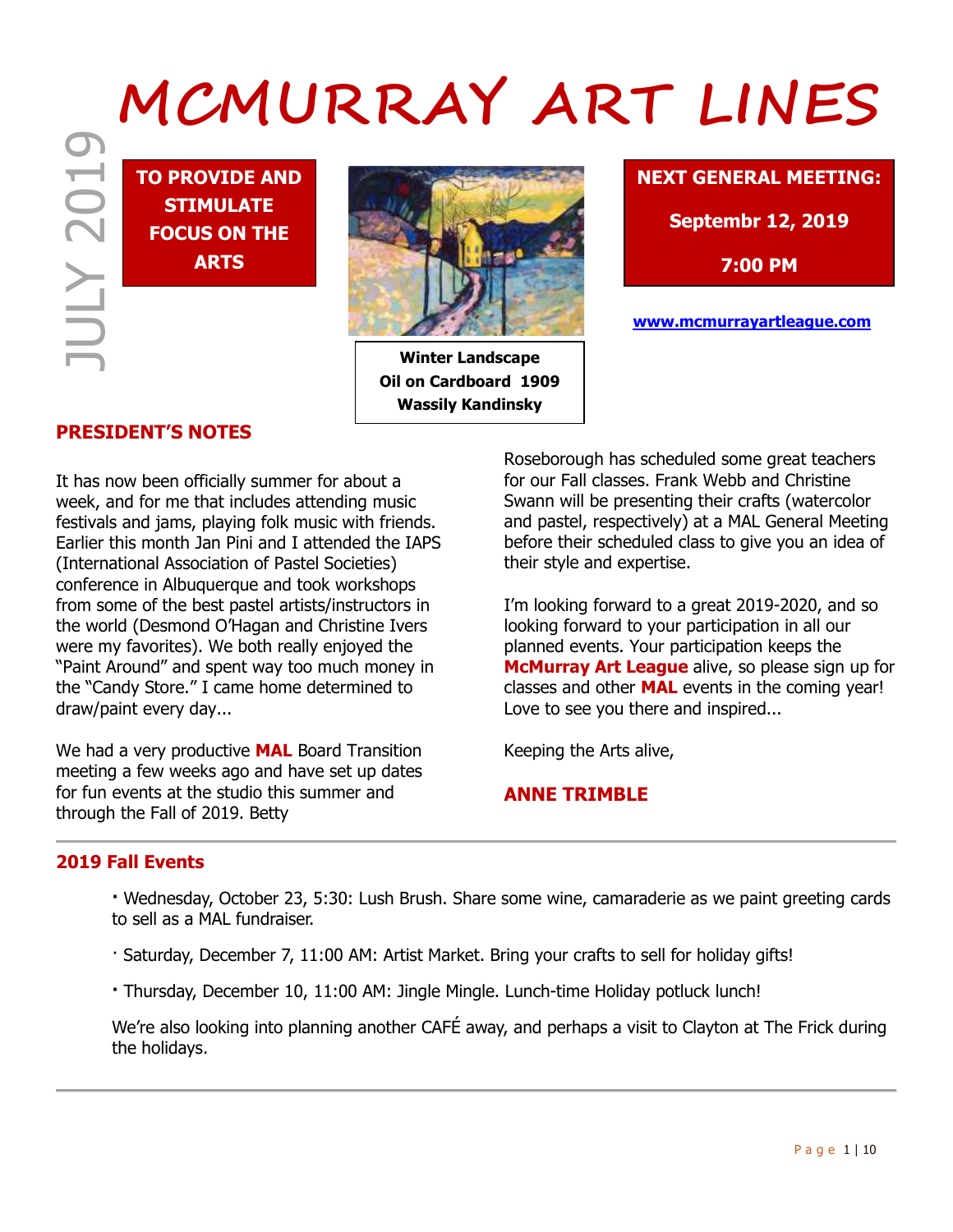# **MEETING DATES FOR 2019/2020**

| <b>Board Meetings</b><br>2:00 PM | <b>General Meetings</b>    |         | <b>Presenter</b>                     |
|----------------------------------|----------------------------|---------|--------------------------------------|
| August 19, 2019                  | September 12, 2019 7:00 PM |         | Frank Webb - Watercolor              |
| September 23, 2019               | October 10, 2019 7:00 PM   |         | Christine Swann - Pastel - Portraits |
|                                  |                            |         | https://swannportraits.com/          |
| October 21, 2019                 | November 14, 2019 2:00 PM  |         | Lisa Markowski - Mosaic              |
|                                  |                            |         | http://markomosaics.com/             |
| November 25, 2019                | February 13, 2020          | 2:00 PM | Bill Karaffa - Art Study In Italy    |
| January 20, 2020                 | March 12, 2020             | 2:00 PM | <b>TBD</b>                           |
| February 24, 2020                | April 9, 2020              | 7:00 PM | <b>TBD</b>                           |
| March 23, 2020                   | May 14, 2020               | 7:00 PM | <b>TBD</b>                           |
| April 20, 2020                   |                            |         |                                      |
| May 18, 2020                     |                            |         |                                      |

# **Coming up in the next meeting**:

Frank Webb

Recent awards to Frank Webb include: The Fredrick Wong Award at the American Watercolor society, A Life Achievement Award at the Watercolor Salon II at Thessaloniki, Greece, First award at the Pittsburgh Waterworks, Combined Donors Award at the National Watercolor Society International, Baltimore Watercolor Society Award at the Pittsburgh Aqueous International, Silver Medal at the Audubon.

https://www.artshow.com/webb/



# **STUDIO WINDOW EXHIBIT**

Sharon Knight had a great **MAL Window Exhibit** for June. The following additional members will be showing their art in the next three months:

- Phyllis Etzel July
- Sue Denner August
- Cindy Gilberti September

The artists are all members of **MAL**. Please encourage your friends to visit the studio on **Open Studio** days to see the fine art work on display in the window and inside the studio.

# **DARLA RAE DUFFY**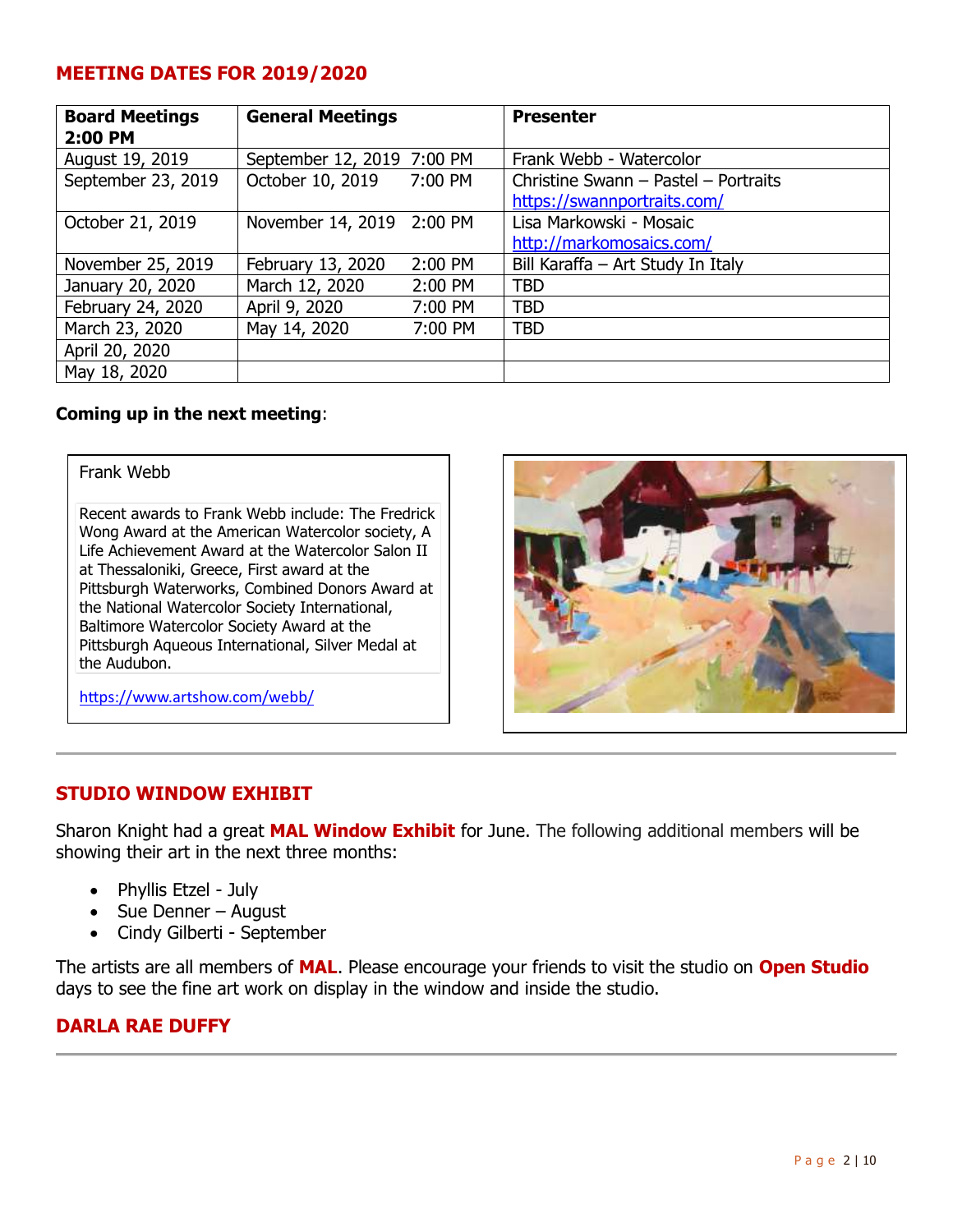# **UPCOMING CLASSES – 2019/2020**

We have a great variety of classes with some new instructors and classes in very diverse media and subject matter. **Please sign up early so we can make sure these classes can run!** The minimum must be met a week prior to the first class or the classes will be canceled. This is a courtesy to our instructors who prepare handouts/class instruction for the number signed up. Their time is valuable....they could be painting a masterpiece!

| <b>Date</b>                             | <b>Teacher Class</b>                                                                                                             | <b>Time</b>    | <b>Member – Non Member</b><br><b>Class size</b> |
|-----------------------------------------|----------------------------------------------------------------------------------------------------------------------------------|----------------|-------------------------------------------------|
| August 28,<br>Sept 10                   | Arindam Sen - Photography Level 1 intro to<br>basic editing using free software (Register)                                       | $6:00 - 8:00$  | \$15/day - \$20/day<br>8 minimum                |
| Sept 3, 11                              | Sue Levy, Beginner-Intermediate Watercolor,<br>Artist Info (p.1) (p.2), Supplies (Register)                                      | $10:00 - 2:00$ | $$30/day - $35/day$<br>5 minimum                |
| Sept 18, 25                             | Frank Webb, Watercolor, multiple types<br>https://www.artshow.com/webb/ (Register)                                               | $10:00 - 4:00$ | $$55/day - $60/day$<br>12 minimum               |
| Oct 16,<br>Nov $13$<br><b>Tentative</b> | Arindam Sen - Photography Level II "Advanced<br>editing using free software"                                                     | $6:00 - 8:00$  | \$15/day - \$20/day<br>8 minimum                |
| Oct 29, 31,<br>Nov 1                    | Christine Swann, Pastel, Portraits<br>https://swannportraits.com/ Supply List<br>(Register)                                      | $10:00 - 4:00$ | $$50/day - $55/day$<br>8 minimum                |
| Nov 5, 6                                | James Sulkowski, Oil/ Pastel Landscapes<br>(Register)<br>https://www.jamessulkowskifineart.com/                                  | $10:00 - 4:00$ | $$45/day - $50/day$<br>10 minimum               |
| <b>Nov 12</b>                           | Jan Pini, Polymer Clay, Wall Art<br>www.janpini.com (Register)<br>https://www.artshow.com/webb/https://www.arts<br>how.com/webb/ | $10:00 - 4:00$ | \$30/day \$35/day<br>5 minimum                  |

**For information about a class contact:** Class Coordinator, Betty Roseborough, at [classcoordinator@mcmurrayartleague.com.](mailto:classcoordinator@mcmurrayartleague.com)

# **To register for a class**:

You may register on the **MAL Website** by viewing the class under the [Events](https://www.mcmurrayartleague.com/page-1498580) menu option and clicking Register (register for the series or for each day separately) **OR** you may notify the Class Registrar, Jean Kunz, via email at [classregistrar@mcmurrayartleague.com](mailto:classregistrar@mcmurrayartleague.com) or 412-831-9992 and ask to be placed on the class list for the classes and dates desired. After you register, you can pay on the **MAL Website** or mail a check made out to **McMurray Art League** for the cost of the classes to the registrar:

Jean Kunz; 1818 Kent Rd.; Pittsburgh, PA 15241

In the Memo section of your check, note which instructor classes and dates the check covers. You will receive an email confirmation of your registration.

# **BETTY ROSEBOROUGH**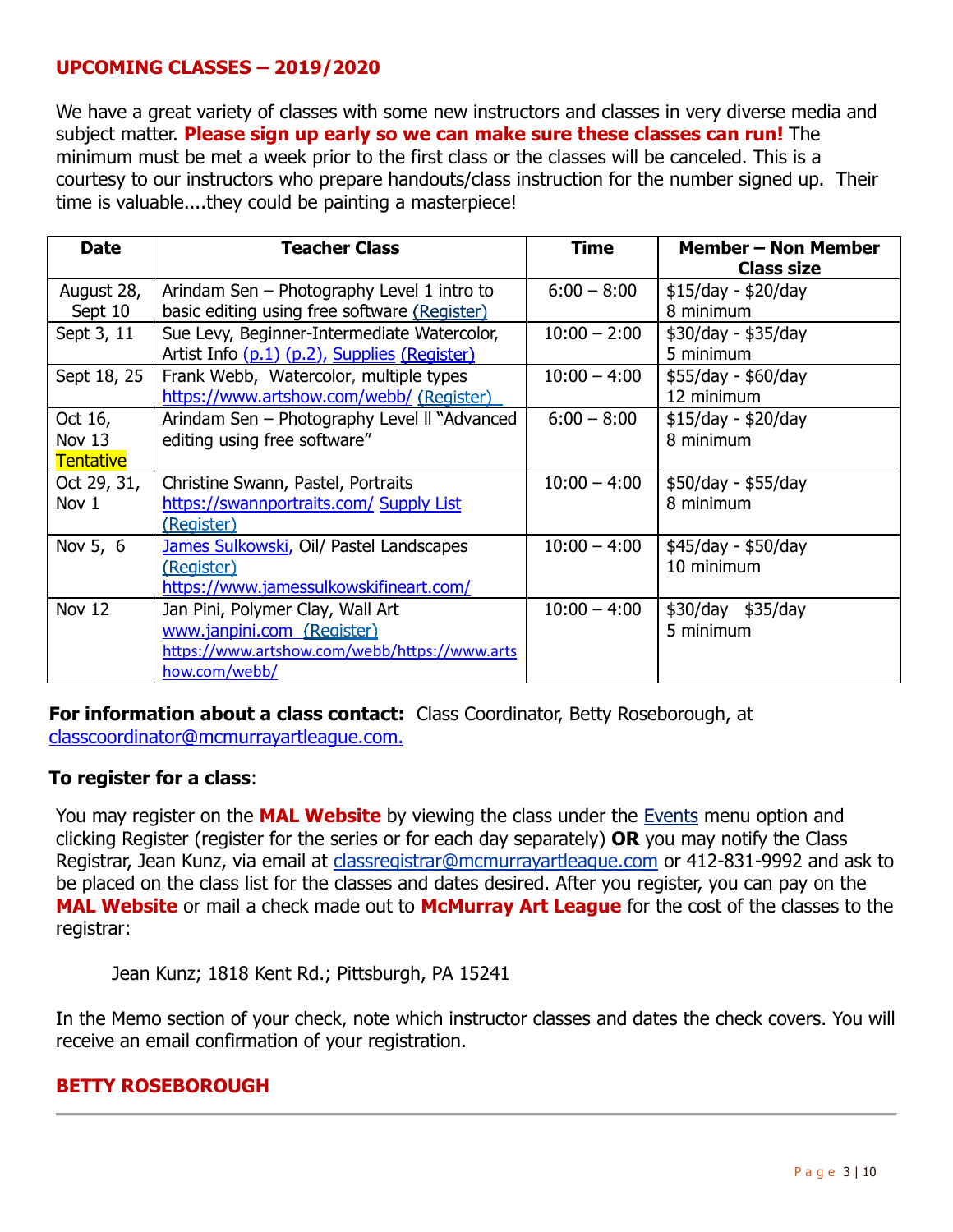# **CLASS PREVIEWS:**

### **Arindam Sen**

Photography - Basic Editing:

Level I This session will include an explanation of the Parameters of a photograph: Aperture Triangle and Histogram. This will provide background and an understanding of what to edit and why to edit before editing is demonstrated on a few of the FREE photo editing software tools available today.

### Photography - Advanced Editing:

Level II As the need arises there will be an advanced editing session tentatively scheduled for Oct.16 and Nov 13. This will continue with the more advanced FREE editing software tools available today like GIMP and PhotoScape.

### Pittsburgh Artist Registry

Arindam wanted to preserve meaningful memories of his daughter's childhood and that was the first reason for him to get into photography. After that in 2015, he started taking this to the next level so that he could create good memories for others through his lenses.

pittsburghartistregistry.org

https://pittsburghartistregistry.org/accounts/view/ArindamSenPhotography



# **Sue Levy**

Each day I will do a Demo of the landscape . We will do Fall Flowers included in one landscape painting . Beautiful Skies, Water , mixing neutral tones that recede, earth tones and color of fall. Bring your vacation photos from the shore, out west or out of the country travels , or photos of a good subject to paint. I'll show you tips to make your watercolor paintings come to life.

Sue Levy Watercolor Workshop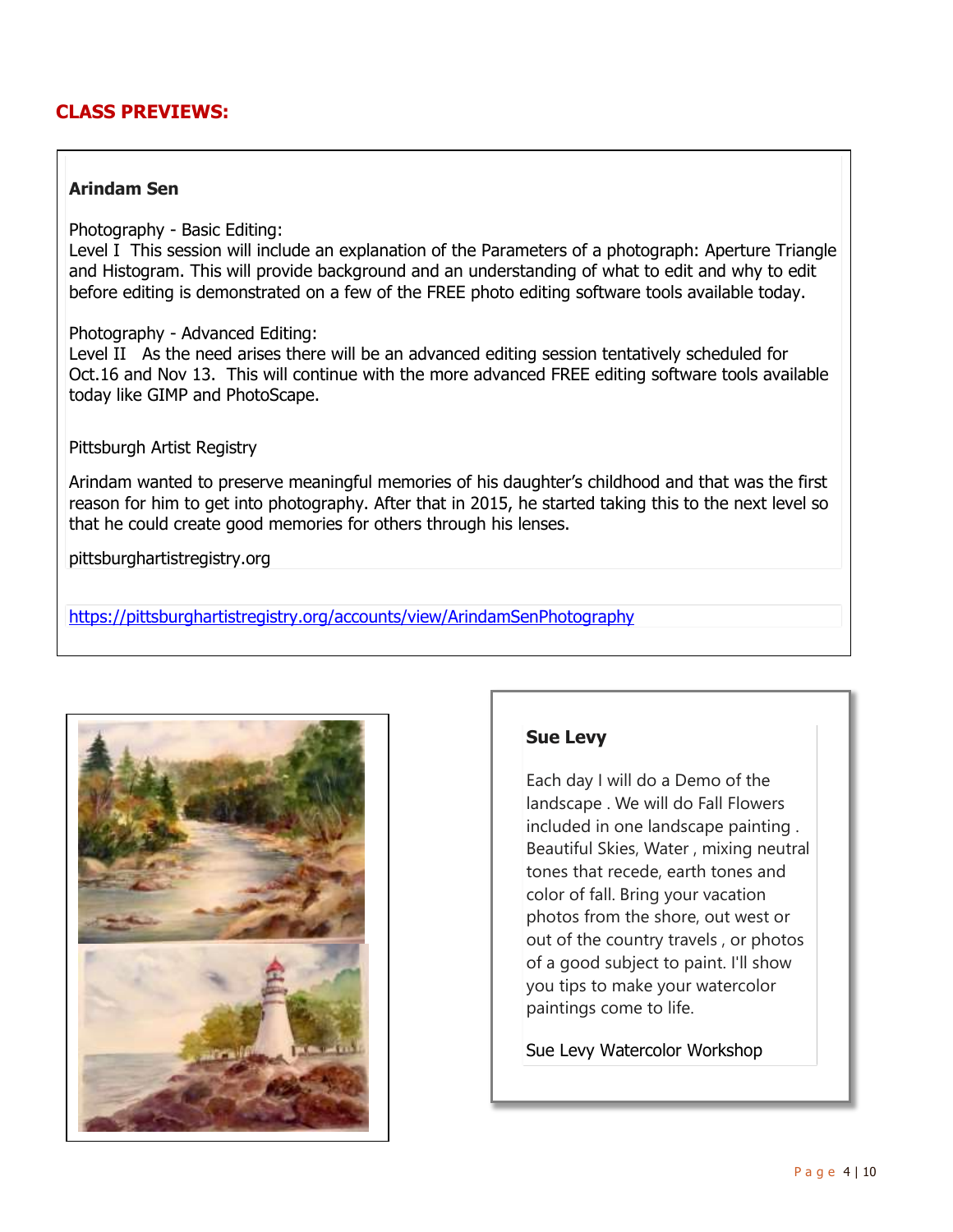

**Frank Webb** has conducted painting workshops internationally and has authored five books. The American Artist magazine included Webb in the 20 best Watercolor teachers in the U.S. He has won over 120 major awards and has received lifetime achievement medals from the Philadelphia Water Color Society, the Watercolor Salon of Thessaloniki and the Pittsburgh Watercolor Society. The Transparent Watercolor Society of America has granted him Master Status. A frequent juror, he has lectured twice to members of the American Watercolor Society and once to the National Watercolor Society. Ten art museums have Webb paintings in their permanent collections. In 2019 Webb was an Honorary Guest at the American watercolor Society dinner where he was recognized as a Living Legend.

https://www.artshow.com/webb/



### **Christine Swann**

Christine is a Signature Member of the Pastel Society of America, and a member of the IAPS Masters' Circle. A designation she received in only 6 years. She is a past President of the Pittsburgh Pastel Artists League and a Past President of the Pittsburgh Watercolor Society. She is also a long-time member of the Pittsburgh Society of Illustrators and Portrait Society of America. She currently teaches the "Power of Pastel" Workshop to groups around the country.

https://swannportraits.com/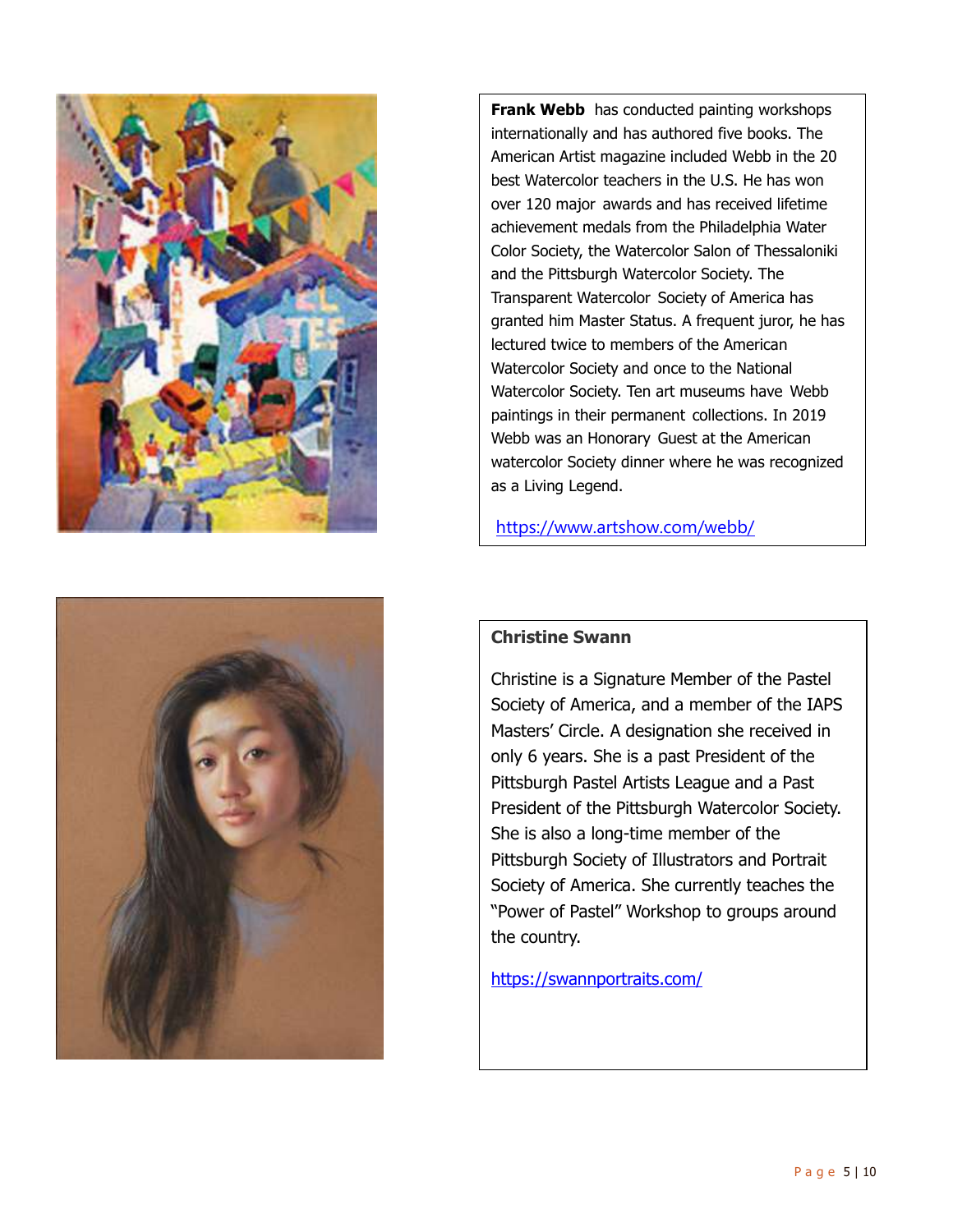

### **JAMES SULKOWSKI**

Description: Students will study the concepts and techniques of classical painting in oil and pastel. Students will learn and paint the basic shapes and apply this knowledge to still life objects as well as the landscape and portrait . Students will also develop and refine their skills in understanding specific painting materials , applications and techniques. Textures , Color , Concepts of painting Light , Atmosphere and Space will all be discussed and demonstrated. Individual instruction .

https://www.jamessulkowskifineart.com/



### **Jan Pini**

Jan Pini has dabbled in art since high school. She has recently returned to her art passion after retiring from a long career in software development.

www.janpini.com

# **BETTY ROSEBOROUGH**

## **STUDIO GALLERY EXHIBIT**

**MAL** summer **STUDIO GALLERY, "Take A Chance",** is up for the summer! We will keep it up until after the September general meeting.

Then the SWITCH on Tuesday, September 17 at 5-6pm when the current show will be down and will be picked up and the September show will be hung.

At this time a theme hasn't been chosen (our brains are on summer time). Linda and Michalina will be happy to receive suggestions for themes for the next year. Who knows, your theme could be chosen...or maybe one of us may have a great theme pop up when we are in the shower (for some reason ideas do make themselves known then). Hope you are able to spend some time being creative this summer ... getting ready for all of our upcoming shows!

# **LINDA SAKSA AND MICHALINA PENDZICH**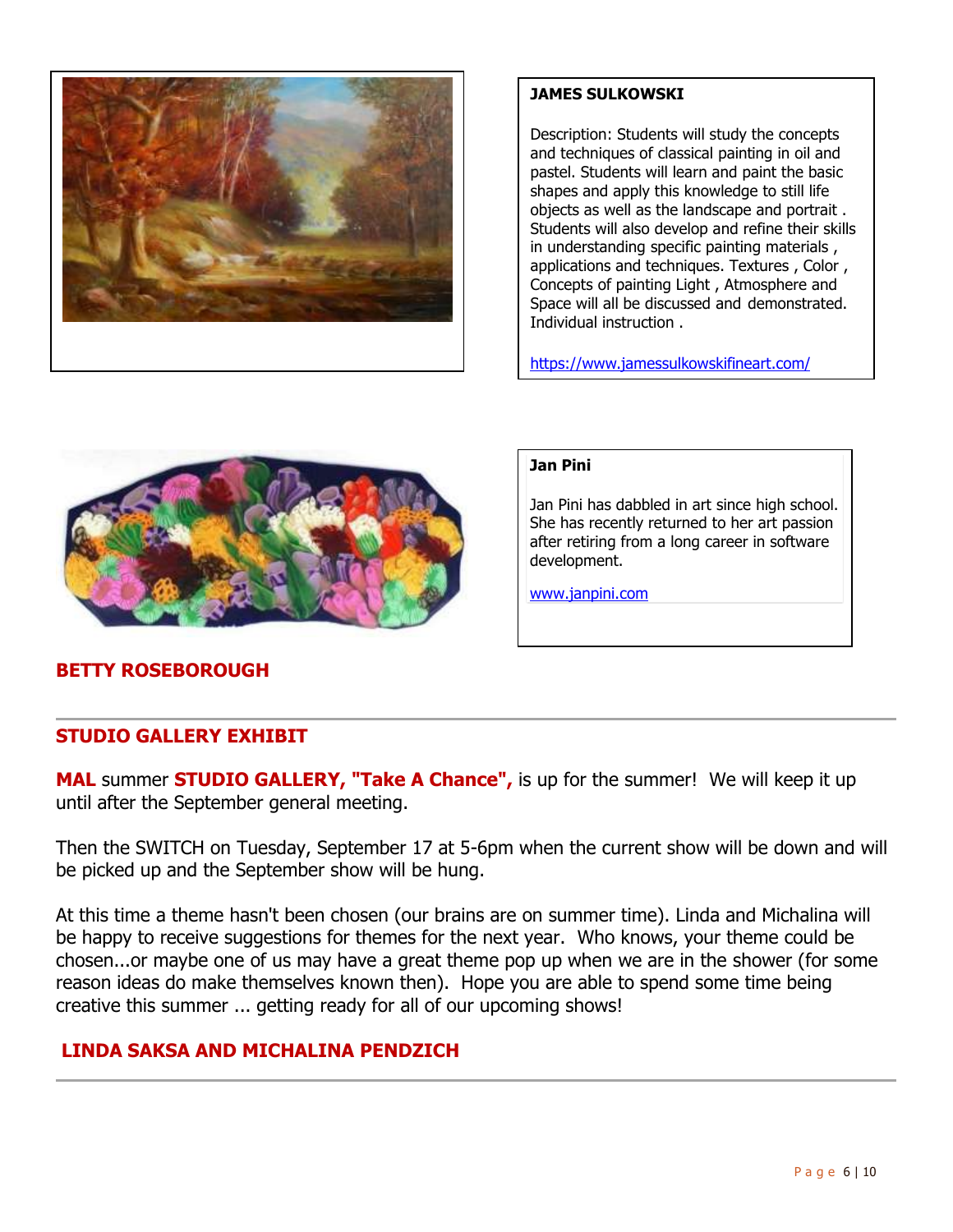# **"FALL FRENZY' THE MAL FALL ART SHOW – GALLERIA OF MT LEBANON**

Dates October 4 - 13, 2019. The registration link is open on our website. Please note the information in the prospectus, especially **re** painting sizes. Volunteers are needed to make this a success for all. I will be asking for commitments at the Sept. 12th meeting, also for sitting times selection.

Contact: Betty Roseborough [erosieart@gmail.com.](mailto:erosieart@gmail.com)

| <b>Important Dates:</b>             |                                |
|-------------------------------------|--------------------------------|
| Registration online or postmark     | Friday, September 20           |
| Screen setup no artwork (Galleria): | Thursday, October 3, 9-11 PM   |
| Drop off work (Galleria):           | Friday, October 4, 7-9 AM      |
| Reception:                          | Saturday October 5, 6-8 PM     |
| People's Choice voting cut-off:     | Thursday, October 10, 8 PM     |
| Show takedown:                      | Sunday, October 13, 5-7 PM MAL |

Standards do not allow a piece to be displayed in a spring or fall show if it has already been displayed in another **MAL** spring or fall show. For a list of pieces in previous spring and fall shows, click here. The prospectus and other documents can be located on the **MALWEBSITE**: [https://www.mcmurrayartleague.com.](https://www.mcmurrayartleague.com/)

## **BETTY ROSEBOROUGH**

# **CAFÉ (Creative Arts for Everyone) MAL MEMBERS ONLY OPPORTUNITY**

**July 15 DVD CAFÉ:** Join us on Monday, July 15, from 10:00-1:00 for a DVD instructional viewing of landscape painting techniques in watercolor by artist Christopher Leeper, a popular workshop presenter and an accomplished landscape and wildlife painter in watercolor, oil, and acrylic media. Chris is an adjunct professor at Youngstown State University in addition to being a full time artist. He is the author of Realism in Watermedia, North Light. His work has been featured in numerous publications including The Artist's' Magazine, American Artist, Plein Aire Magazine.

We also have a Barry Jeter **DVD CAFÉ** scheduled on August 7. You can register for either **café** on the website at: [https://www.mcmurrayartleague.com/CAFEs.](https://www.mcmurrayartleague.com/CAFEs)

If you have an idea for a **CAFÉ,** just contact Leslie Baldwin at [vicepresident@mcmurrayartleague.com](mailto:vicepresident@mcmurrayartleague.com)  or 412- 720-7380 to schedule.

# **LESLIE BALDWIN**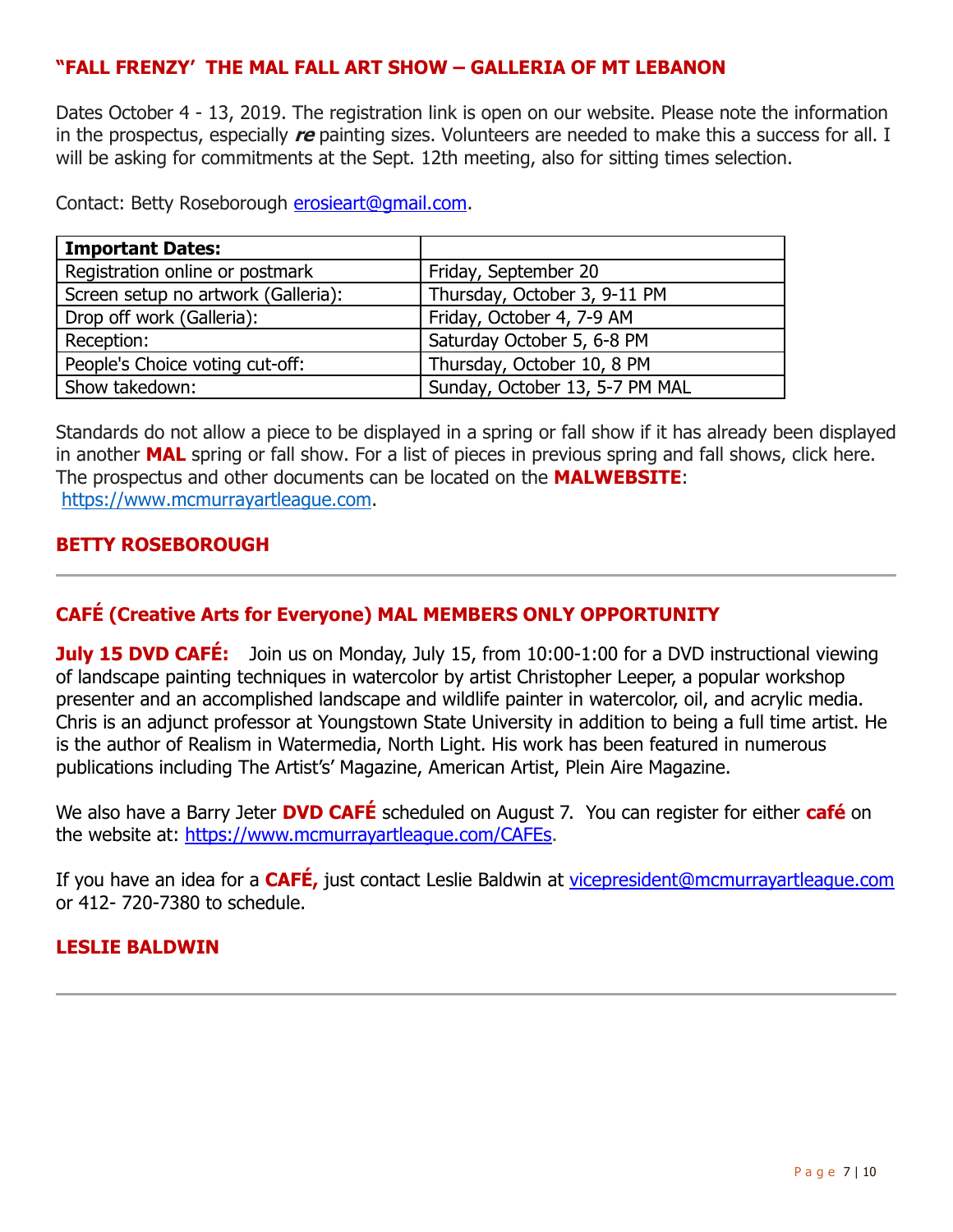# **PETERS TOWNSIP LIBRARY EXHIBIT**

Peters Township Library has recently renovated the exhibit space. Due to a more limited wall space, you may enter up to three 2-dimensional pieces no larger than 24" top to bottom. There is no entry fee but a 15% commission on sold works (10% is donated to the library and 5% to **MAL**).

| <b>SHOW DATES</b>              | <b>THEME</b>                      |  |
|--------------------------------|-----------------------------------|--|
| May 22 - July 24, 2019         | Summer Serenade                   |  |
| July 24 – October 23, 2019     | <b>ROYGBIV Series: Cool Tones</b> |  |
| October $23 -$ January 7, 2020 | <b>ROYGBIV Series: Warm Tones</b> |  |

**SUMMER SERENADE** is the current exhibit at Peters Township Library. Artists whose work is currently exhibited are Jan Pini, Arindam Sem, Betty Roseborough, Jeennie Nickolls, Arlene Popko and Sandy Conley.

On Wednesday, July 24 the exhibit will change to **ROYGBIV Series: Cool Tones.** All **MAL** members are invited to exhibit your "cool" pieces in this upcoming exhibit. Email or call Sandy 724 942-0553 [conley1973@verizon.net](mailto:conley1973@verizon.net) by Monday, July 22, providing your titles, medium, and price for up to three 2-D pieces with wire hangers, depth no larger than 30".

# **SANDY CONLEY**

## **OPEN STUDIO**

We're taking a hiatus during the summer, so no Open Studio session until next Fall. We'll let you know the details later this summer. Hope you have a great time painting this summer, hopefully some plein air.

### **KAREN VITUCCIO**

### **MEMBER SPOTLIGHT**

MAL member Gina Judy had a watermedia painting selected for *Watercolor Ohio 2019*, the 42<sup>nd</sup> Annual Juried Ohio Watercolor Society Exhibition at the Mansfield Art Center in Mansfield, Ohio. The exhibition will open on September 28, 2019 and runs through October 27, 2019. An opening reception by the Ohio Watercolor Society will be held on September28 starting at 1p.m. **William Vrscak**, a nationally recognized juror from Pittsburgh, PA will jury the show.

Mrs. Judy is currently awaiting five other notifications from national watercolor-exhibitions, which, in two, would make her eligible for signature-status this year. Currently she is exhibiting in the *Pikes* Peak International Watercolor Exhibit (Martha Manns, Juror) in Colorado Springs, CO, through July 31, with her entry "*Romantic Roses*" (watercolor on Yupo) which also won BEST OF SHOW in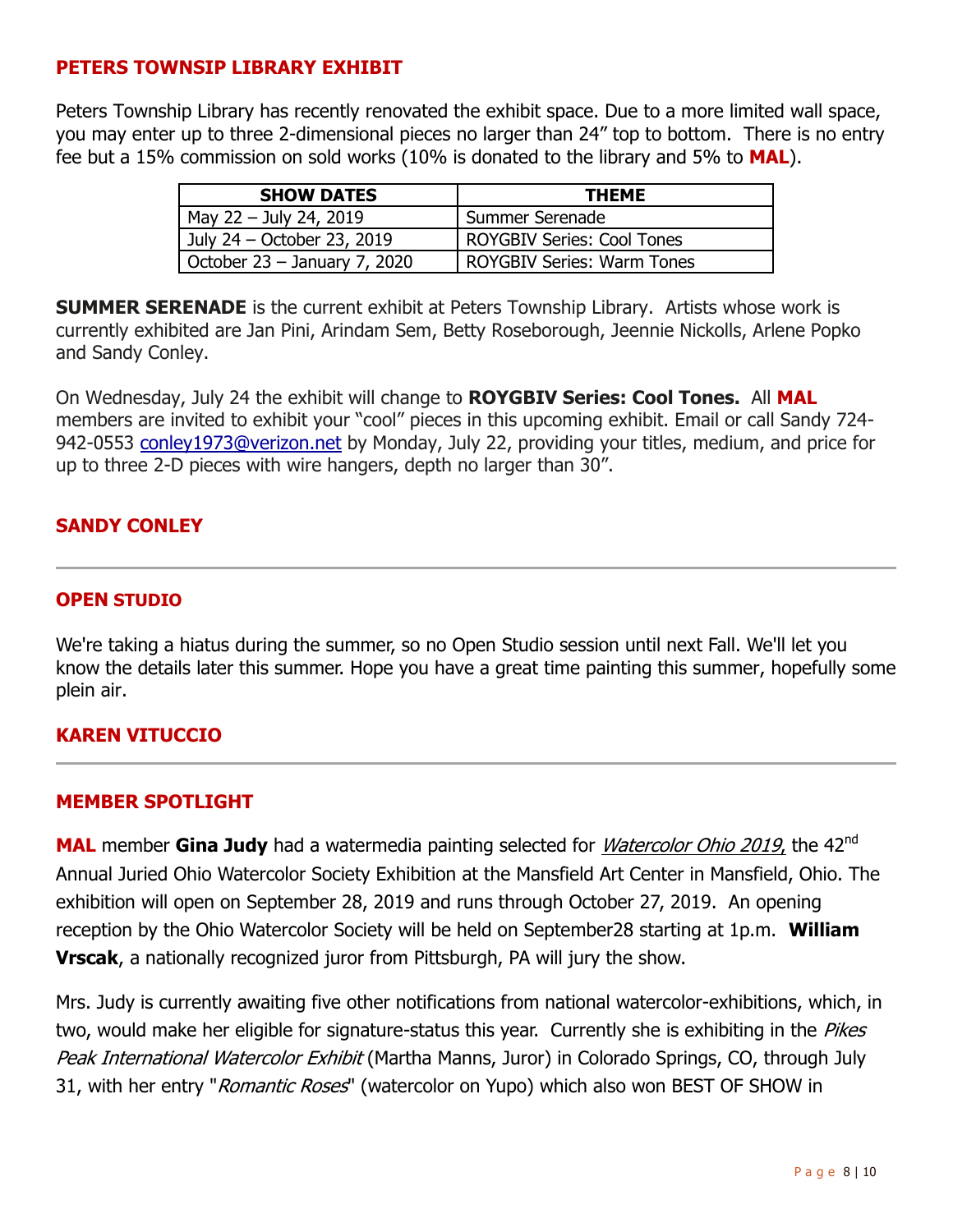the *Associated Artists of Butler County* (PA) 2019 Spring Show. She is also currently included in the competitive regional 96th Annual Nicole and Harry Martin Spring Show at the Erie Art Museum, which accepted 125 out of 600 entries in a 250-mile radius of Erie, PA, and runs through early September. She has also exhibited in the *Hoyt Art Center Regional Exhibition*, a competitive regional which just closed June 1 in New Castle, PA; "Art of Mind", a nationally-screened exhibit in Raleigh, North Carolina, dealing with the theme of Alzheimer's and Mental-health issues, sponsored by Imurj, Dementia Alliance, and Empathy Through Art. Other recent awards also include: First Place, West Hills Member Juried Spring Show (Robin Hill Mansion, Moon Twp., Pgh, from May 4-16) for watercolor "*Maggie and Max Making Tracks*"; First-Place in "Churches of Brooke and Hancock County" sponsored by the WV-CVB and Summit Gallery; and two "*Best in Category*" awards in the McMurray (PA) Spring Juried Show (Pittsburgh) in both "photography" and "Portrait-Figure".



"Dreamscape" Watermedia collage with rice-paper; Pittsburgh Watercolor Society Member Show First Place. Gina Judy's "*Dreamscape*" was also recently selected First Place (overall) in the "*Waterworks*" Pittsburgh Watercolor Society 2019 Member Show, held at the Panza Gallery in Pittsburgh from May 4 - June 1. Juror for the exhibit was Sarah Hall, Chief Curator and Director of Collections at The Frick in Shadyside.

### **LUSH BRUSH**

Are you ready for a night of food, fun and art? Come join your fellow artists for our annual **Lush Brush** event. We will be sharing food and wine and creating greeting cards provided by **MAL** and donated to the art league for sale. The cards will be used as a fundraiser and will also be used by the correspondence secretary. Bring art supplies of your choice. Bring a beverage (wine, etc.) food (appetizer, main dish or dessert). Wednesday, October 23, 2019 5:30 PM - 8:00 PM **MAL studio. [Register here.](https://mcmurrayartleague.com/event-3459013)**

### **NEWSFLASH**

**A spur of the moment Pop Up Open Studio will be held Tuesday, July 9 from 10-1. Bring your supplies and join us for some creative summer fun. Rain or shine!**

**Watch your inbox for more of these Pop Up Open Studio's this summer.**

### **LINDA SAKSA**